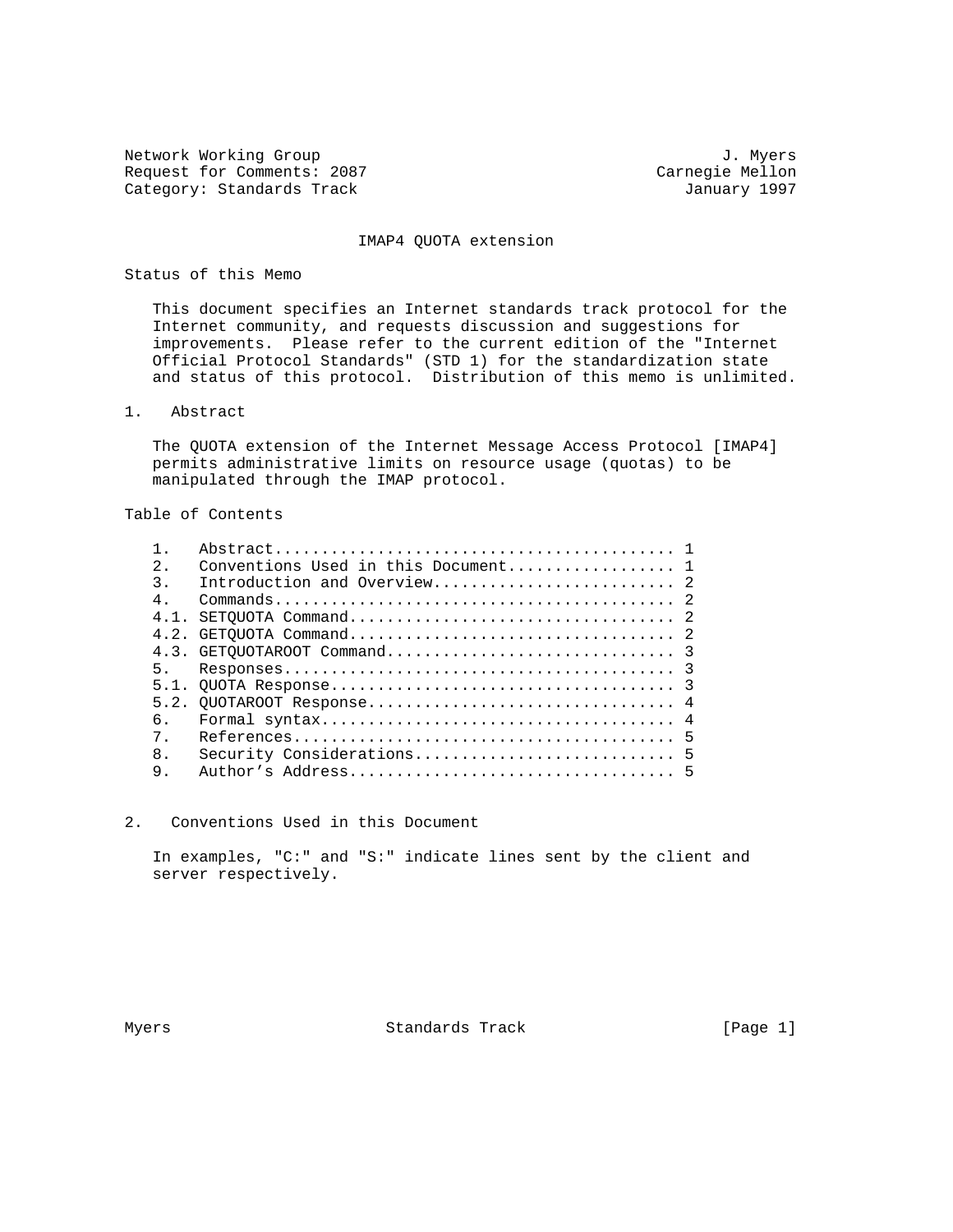3. Introduction and Overview

 The QUOTA extension is present in any IMAP4 implementation which returns "QUOTA" as one of the supported capabilities to the CAPABILITY command.

 An IMAP4 server which supports the QUOTA capability may support limits on any number of resources. Each resource has an atom name and an implementation-defined interpretation which evaluates to an integer. Examples of such resources are:

Name Interpretation

 STORAGE Sum of messages' RFC822.SIZE, in units of 1024 octets MESSAGE Number of messages

 Each mailbox has zero or more implementation-defined named "quota roots". Each quota root has zero or more resource limits. All mailboxes that share the same named quota root share the resource limits of the quota root.

 Quota root names do not necessarily have to match the names of existing mailboxes.

- 4. Commands
- 4.1. SETQUOTA Command
	- Arguments: quota root list of resource limits
	- Data: untagged responses: QUOTA
	- Result: OK setquota completed NO - setquota error: can't set that data BAD - command unknown or arguments invalid

 The SETQUOTA command takes the name of a mailbox quota root and a list of resource limits. The resource limits for the named quota root are changed to be the specified limits. Any previous resource limits for the named quota root are discarded.

 If the named quota root did not previously exist, an implementation may optionally create it and change the quota roots for any number of existing mailboxes in an implementation-defined manner.

Myers **Standards Track** [Page 2]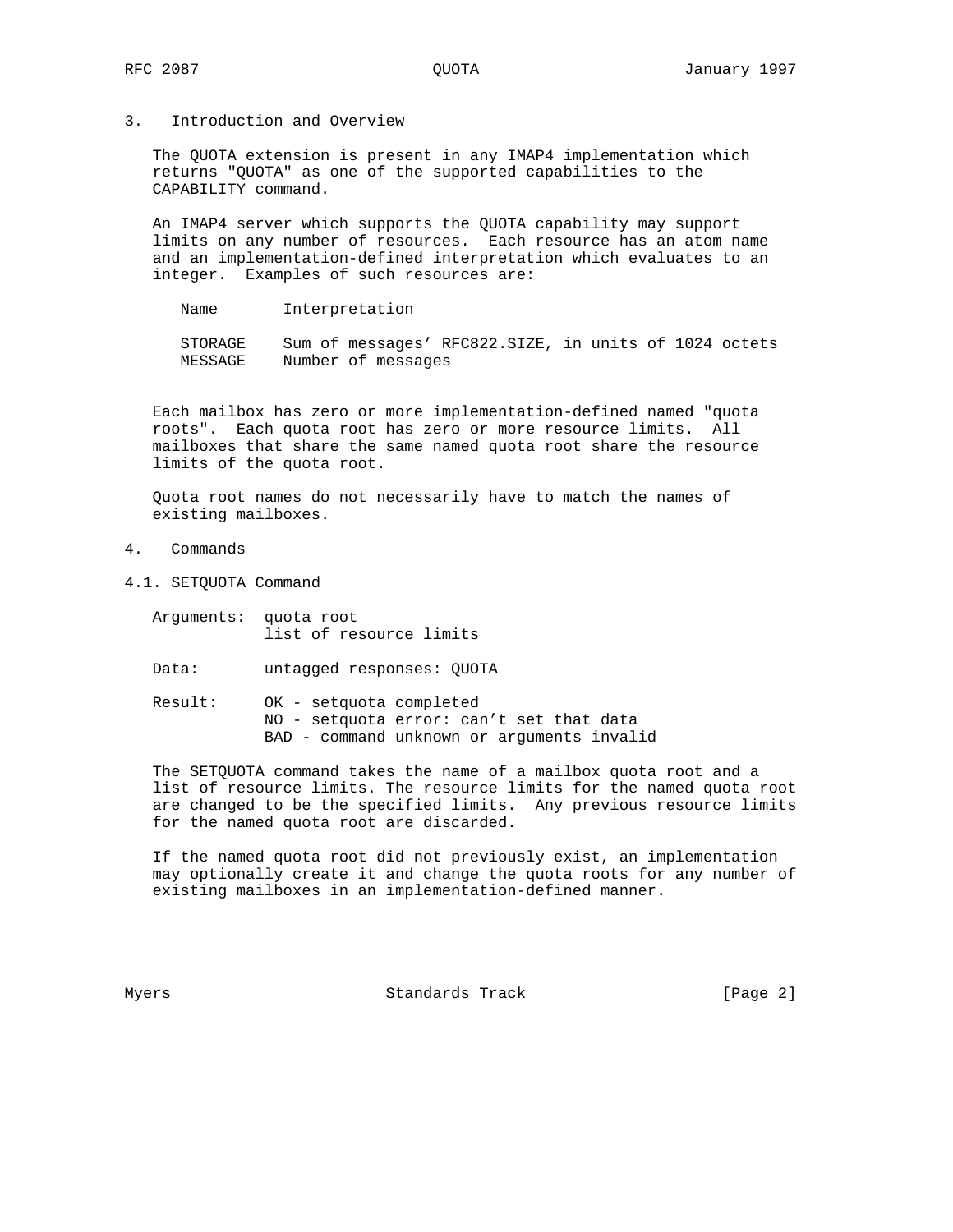Example: C: A001 SETQUOTA "" (STORAGE 512) S: \* QUOTA "" (STORAGE 10 512) S: A001 OK Setquota completed

- 4.2. GETQUOTA Command
	- Arguments: quota root

Data: untagged responses: QUOTA

 Result: OK - getquota completed NO - getquota error: no such quota root, permission denied BAD - command unknown or arguments invalid

 The GETQUOTA command takes the name of a quota root and returns the quota root's resource usage and limits in an untagged QUOTA response.

Example: C: A003 GETQUOTA "" S: \* QUOTA "" (STORAGE 10 512) S: A003 OK Getquota completed

# 4.3. GETQUOTAROOT Command

Arguments: mailbox name

Data: untagged responses: QUOTAROOT, QUOTA

 Result: OK - getquota completed NO - getquota error: no such mailbox, permission denied BAD - command unknown or arguments invalid

 The GETQUOTAROOT command takes the name of a mailbox and returns the list of quota roots for the mailbox in an untagged QUOTAROOT response. For each listed quota root, it also returns the quota root's resource usage and limits in an untagged QUOTA response.

 Example: C: A003 GETQUOTAROOT INBOX S: \* QUOTAROOT INBOX "" S: \* QUOTA "" (STORAGE 10 512) S: A003 OK Getquota completed

Myers **Standards Track** [Page 3]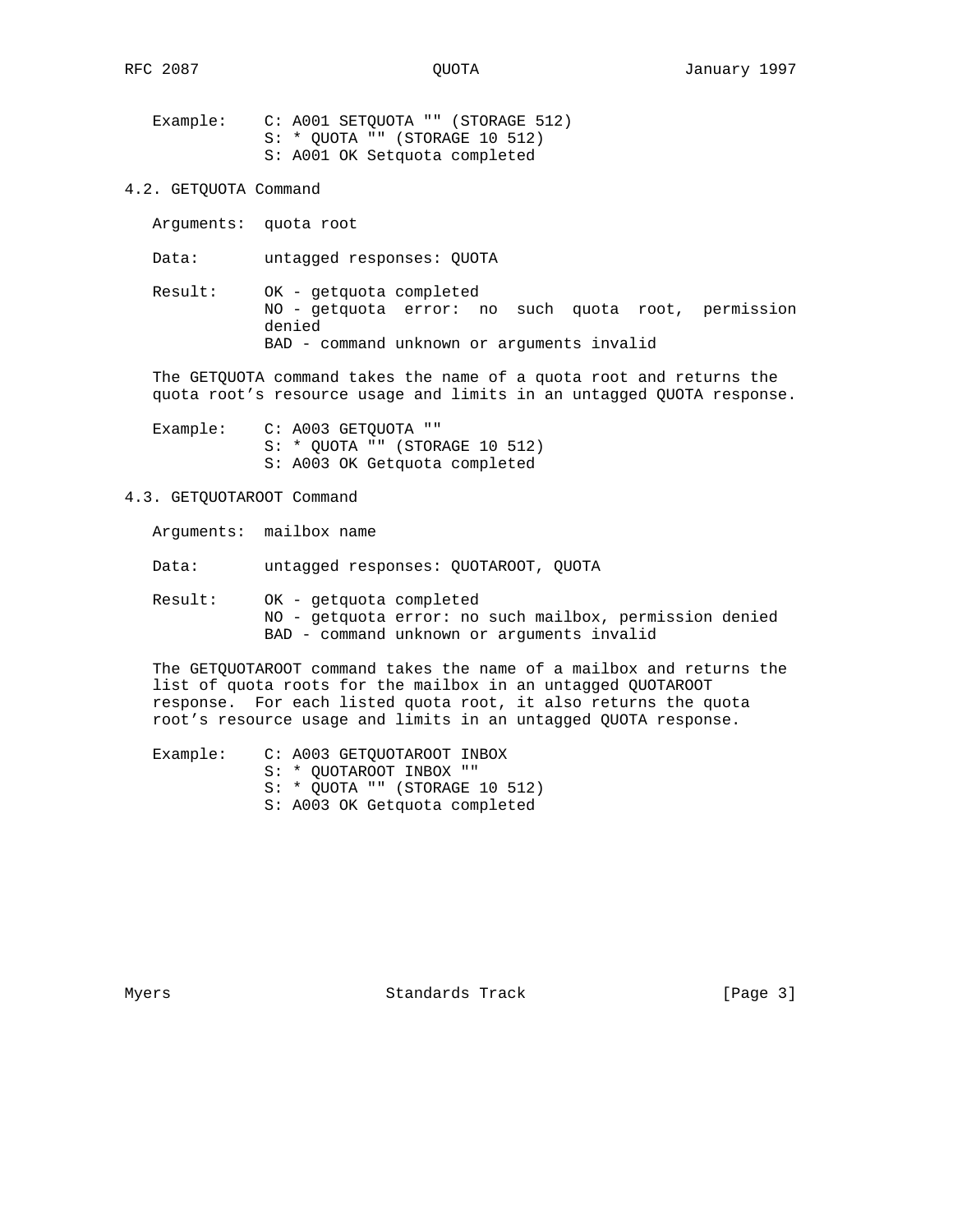## 5. Responses

5.1. QUOTA Response

 Data: quota root name list of resource names, usages, and limits

 This response occurs as a result of a GETQUOTA or GETQUOTAROOT command. The first string is the name of the quota root for which this quota applies.

 The name is followed by a S-expression format list of the resource usage and limits of the quota root. The list contains zero or more triplets. Each triplet conatins a resource name, the current usage of the resource, and the resource limit.

 Resources not named in the list are not limited in the quota root. Thus, an empty list means there are no administrative resource limits in the quota root.

Example: S: \* QUOTA "" (STORAGE 10 512)

#### 5.2. QUOTAROOT Response

 Data: mailbox name zero or more quota root names

 This response occurs as a result of a GETQUOTAROOT command. The first string is the mailbox and the remaining strings are the names of the quota roots for the mailbox.

Example: S: \* QUOTAROOT INBOX "" S: \* QUOTAROOT comp.mail.mime

## 6. Formal syntax

 The following syntax specification uses the augmented Backus-Naur Form (BNF) notation as specified in RFC 822 with one exception; the delimiter used with the "#" construct is a single space (SP) and not one or more commas.

 Except as noted otherwise, all alphabetic characters are case insensitive. The use of upper or lower case characters to define token strings is for editorial clarity only. Implementations MUST accept these strings in a case-insensitive fashion.

Myers **Standards Track** [Page 4]